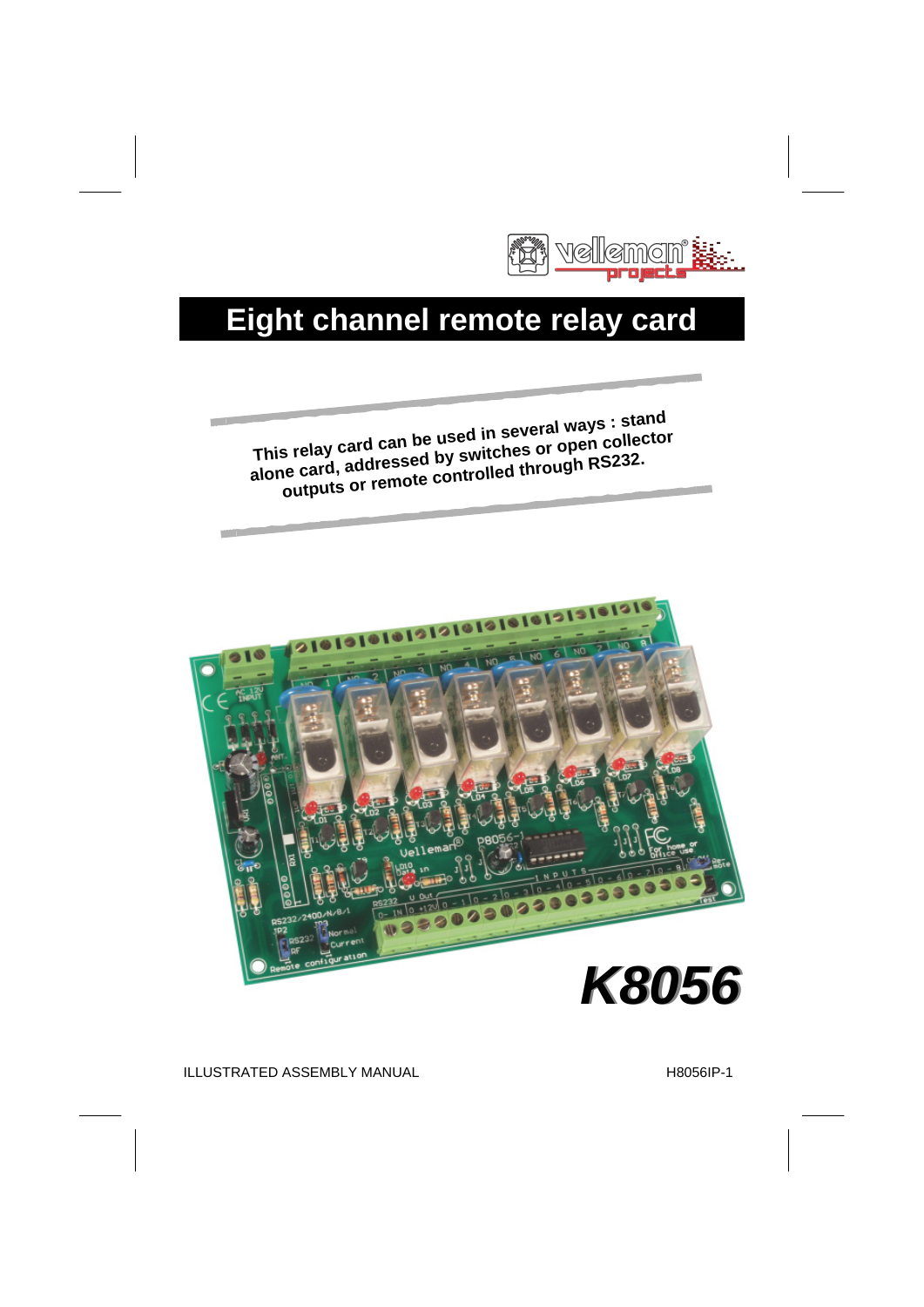This device complies with Part 15 of the FCC Rules provided the enclosed instructions are followed to the letter. Use of the device is subject to the following conditions: (1) this device must not cause harmful interference and (2) the operation of this device should not be influenced by unwanted interference.

More information about FCC can be look at http://www.fcc.gov



This relay card can be used in several ways: Stand alone card, addressed by switches or open collector outputs. Remote controlled through RS232.

In option remote controlled using RF (radio frequency) signals and K8058 remote control+ RX433 module

Since the card can be addressed using RS232 commands, you may write custom applications in any language you want or on any platform you want.

Test software can be downloaded from our web site.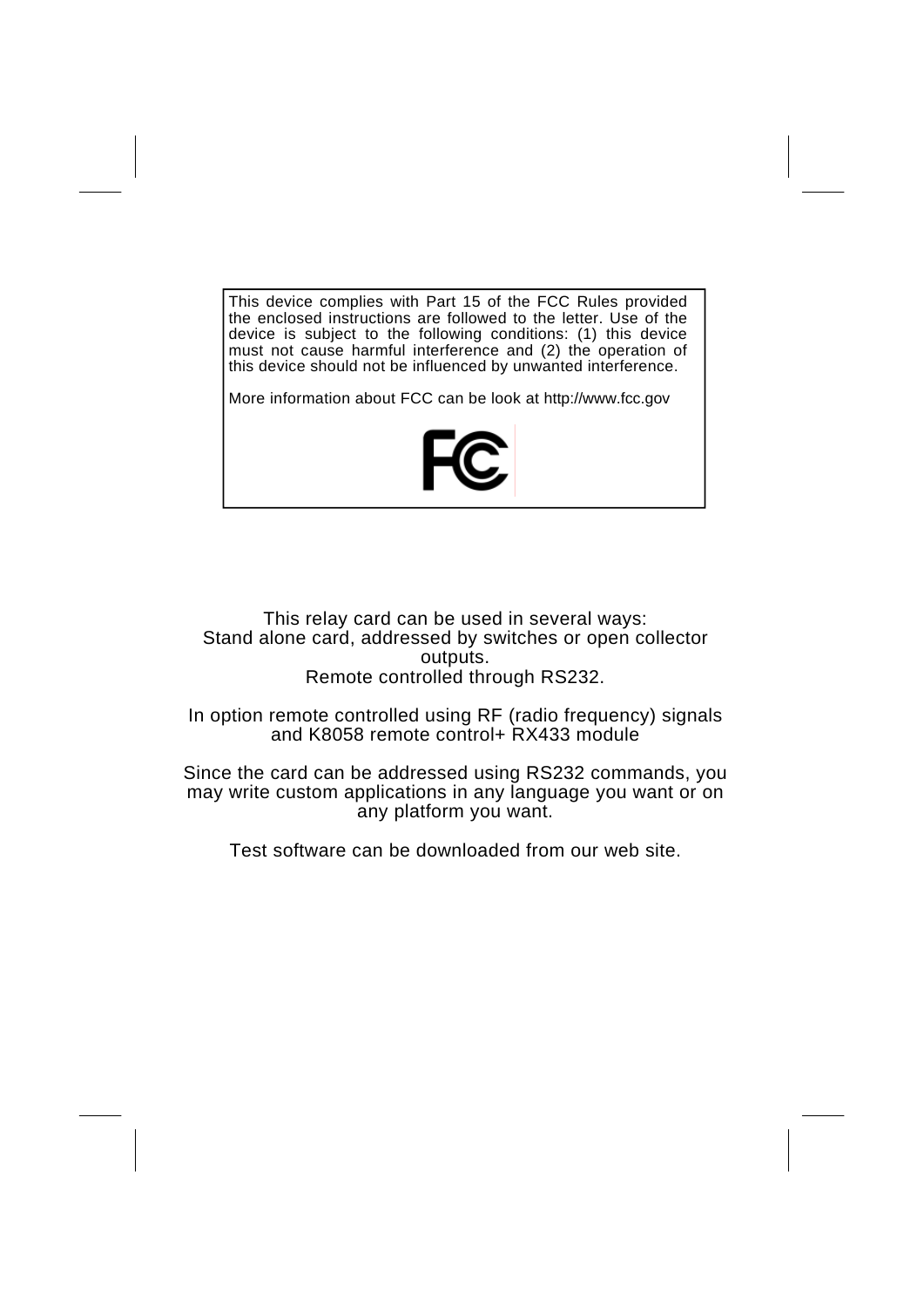#### **Features :**

- Eight high quality relay contacts, 5A/230VAC max.
- Relay outputs are transient suppressed using VDR's.
- LED confirmation on each relay contact.
- $\boxtimes$  Eight drive inputs to use with open collectors or regular switches.
- RS232 input to drive the card with computer or terminal. High or low impendant selection (10K or 1K).
- $\boxtimes$  Optional RF driving possibility using RX433 type module(\*). Together with K8058 eight channel RF remote control.

#### **Specifications**

- Power: 12Vac / 500mA (including 12V output)
- Unregulated 12Vdc / 200mA power output

#### **Diagnostic / test software**

- Separate relay on/off test with moment or toggle function.
- $\vee$  Clear all / set all relays function.
- $\forall$  Address selection, up to 255 cards can be selected.
- $\forall$  Emergency stop for all cards.

#### **Minimum system for test software :**

- Pentium class CPU
- Windows 95 or higher
- Mouse and free RS232 port

\* Not simultanious with RS232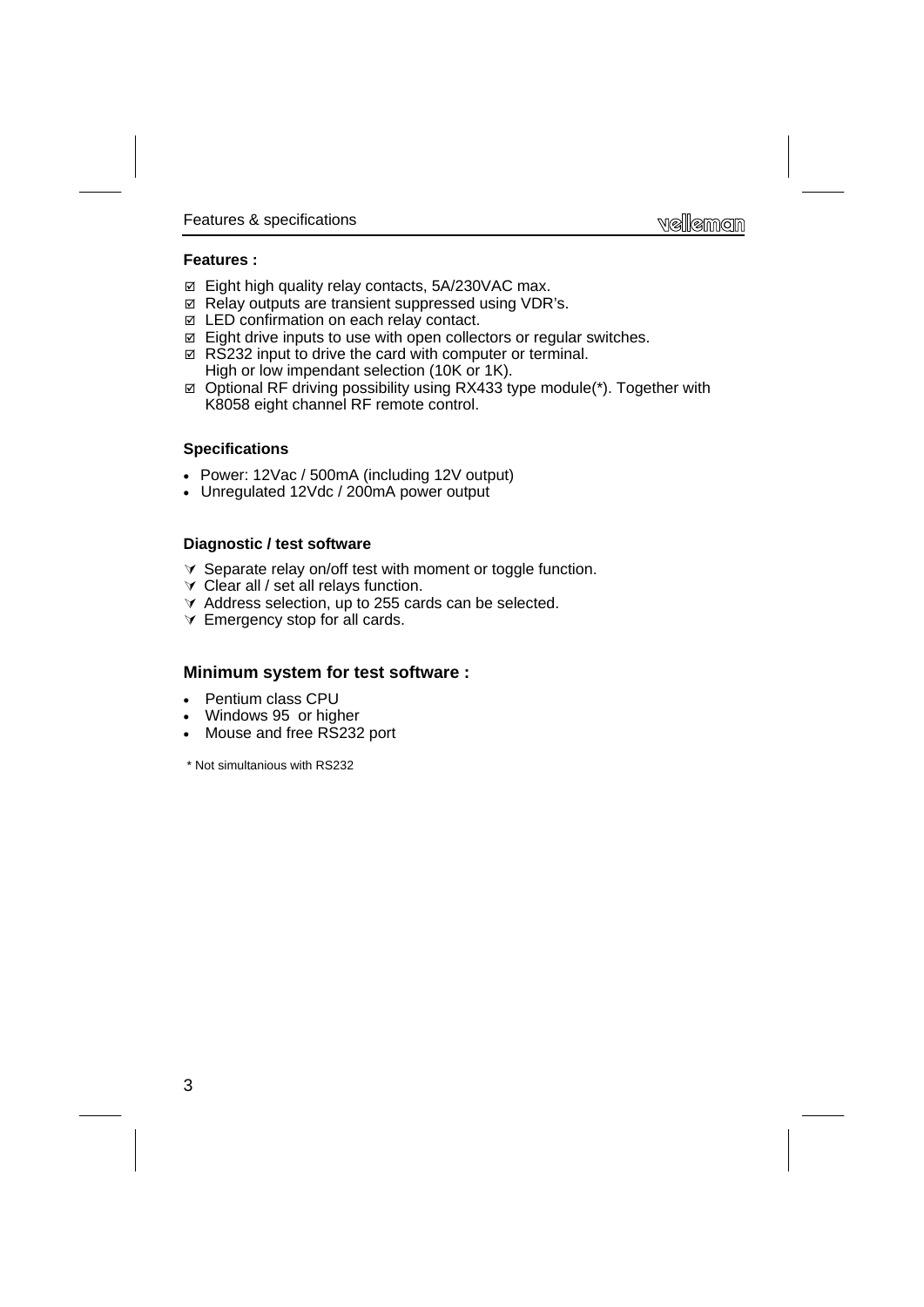0.000

ہ '

#### **1. Assembly (Skipping this can lead to troubles ! )**

Ok, so we have your attention. These hints will help you to make this project successful. Read them carefully.

#### **1.1 Make sure you have the right tools:**

 A good quality soldering iron (25-40W) with a small tip.



- Wipe it often on a wet sponge or cloth, to keep it clean; then apply solder to the tip, to give it a wet look. This is called 'thinning' and will protect the tip, and enables you to make good connections. When solder  $\leq$ rolls off the tip, it needs cleaning.
- Thin raisin-core solder. Do not use any flux or grease.
- A diagonal cutter to trim excess wires. To avoid injury when cutting excess leads, hold the lead so they cannot fly towards the eyes.
- Needle nose pliers, for bending leads, or to hold components in place.
- Small blade and Phillips screwdrivers. A basic range is fine.

#### **For some projects, a basic multi-meter is required, or might be handy**

#### **1.2 Assembly Hints :**

- $\Rightarrow$  Make sure the skill level matches your experience, to avoid disappointments.
- $\Rightarrow$  Follow the instructions carefully. Read and understand the entire step before you perform each operation.
- $\Rightarrow$  Perform the assembly in the correct order as stated in this manual
- $\Rightarrow$  Position all parts on the PCB (Printed Circuit Board) as shown on the drawings.
- $\Rightarrow$  Values on the circuit diagram are subject to changes.
- $\Rightarrow$  Values in this assembly quide are correct\*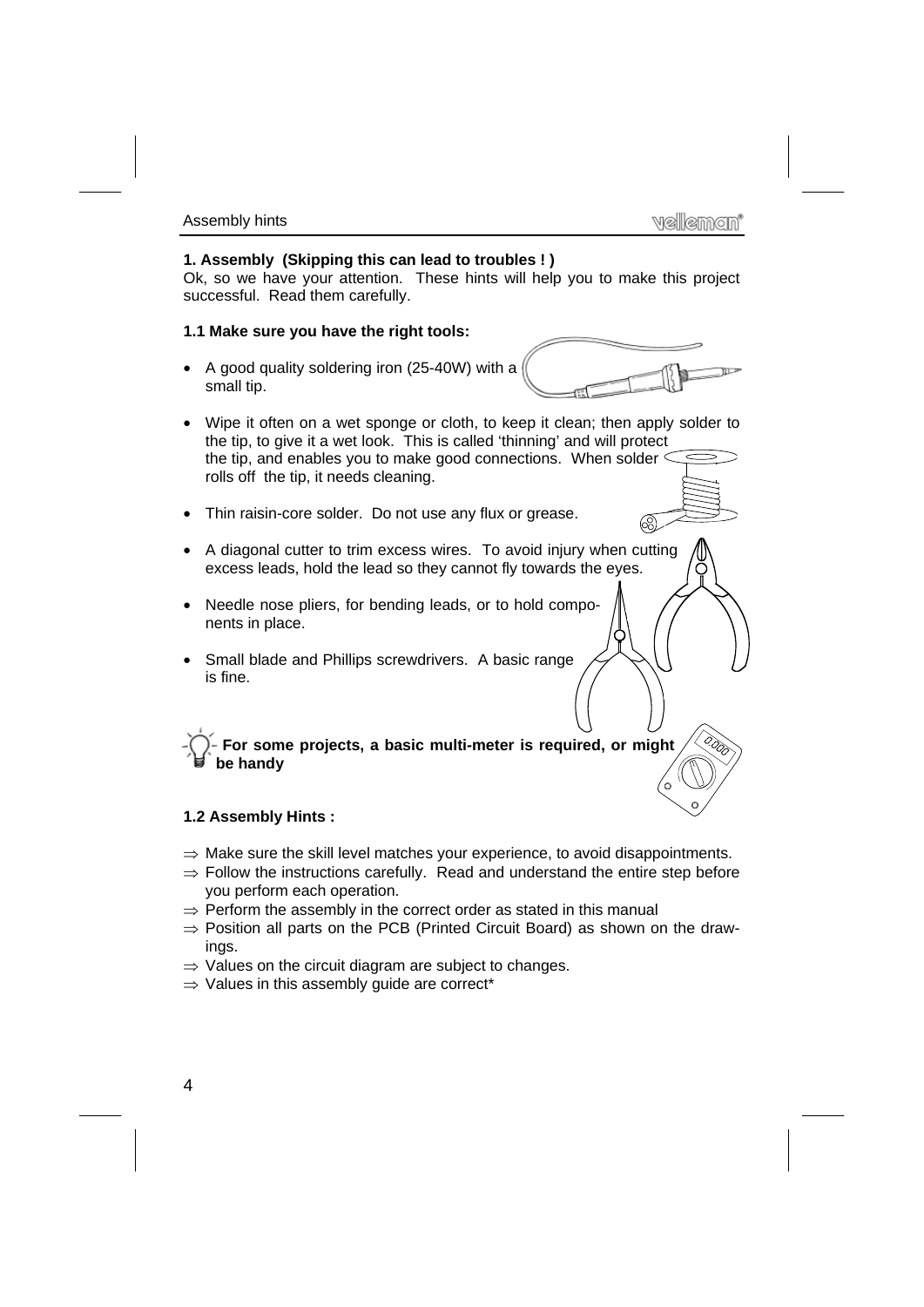- $\Rightarrow$  Use the check-boxes to mark your progress.
- $\Rightarrow$  Please read the included information on safety and customer service

\* Typographical inaccuracies excluded. Always look for possible last minute manual updates, indicated as 'NOTE' on a separate leaflet.

#### **1.3 Soldering Hints :**

**1-** Mount the component against the PCB surface and carefully solder the leads

**2-** Make sure the solder joints are cone-shaped and shiny







**3-** Trim excess leads as close as possible to the solder joint



## **AXIAL COMPONENTS ARE TAPED IN THE CORRECT MOUNTING SEQUENCE !**

REMOVE THEM FROM THE TAPE ONE AT A TIME !

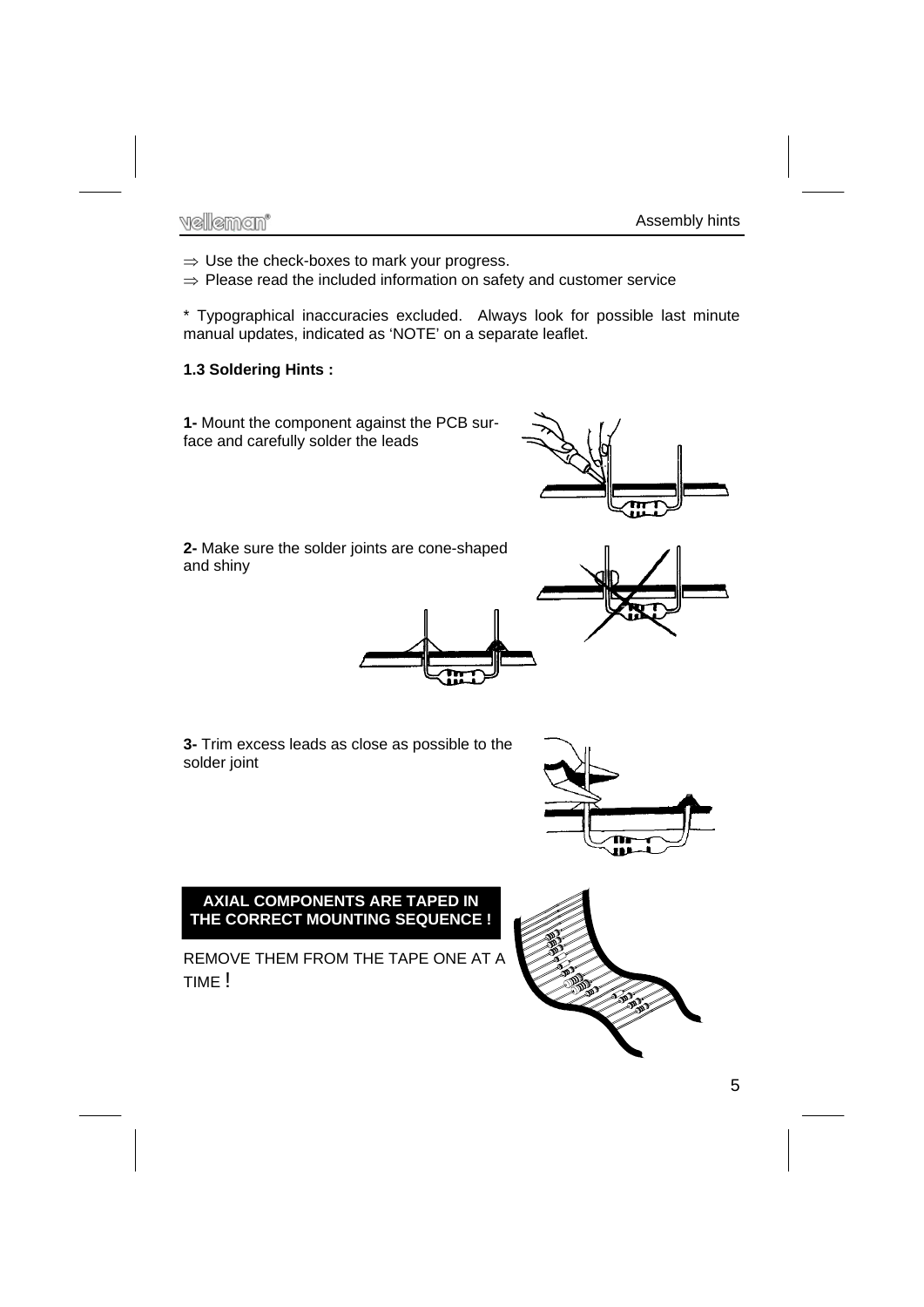#### **Construction**

velleman'

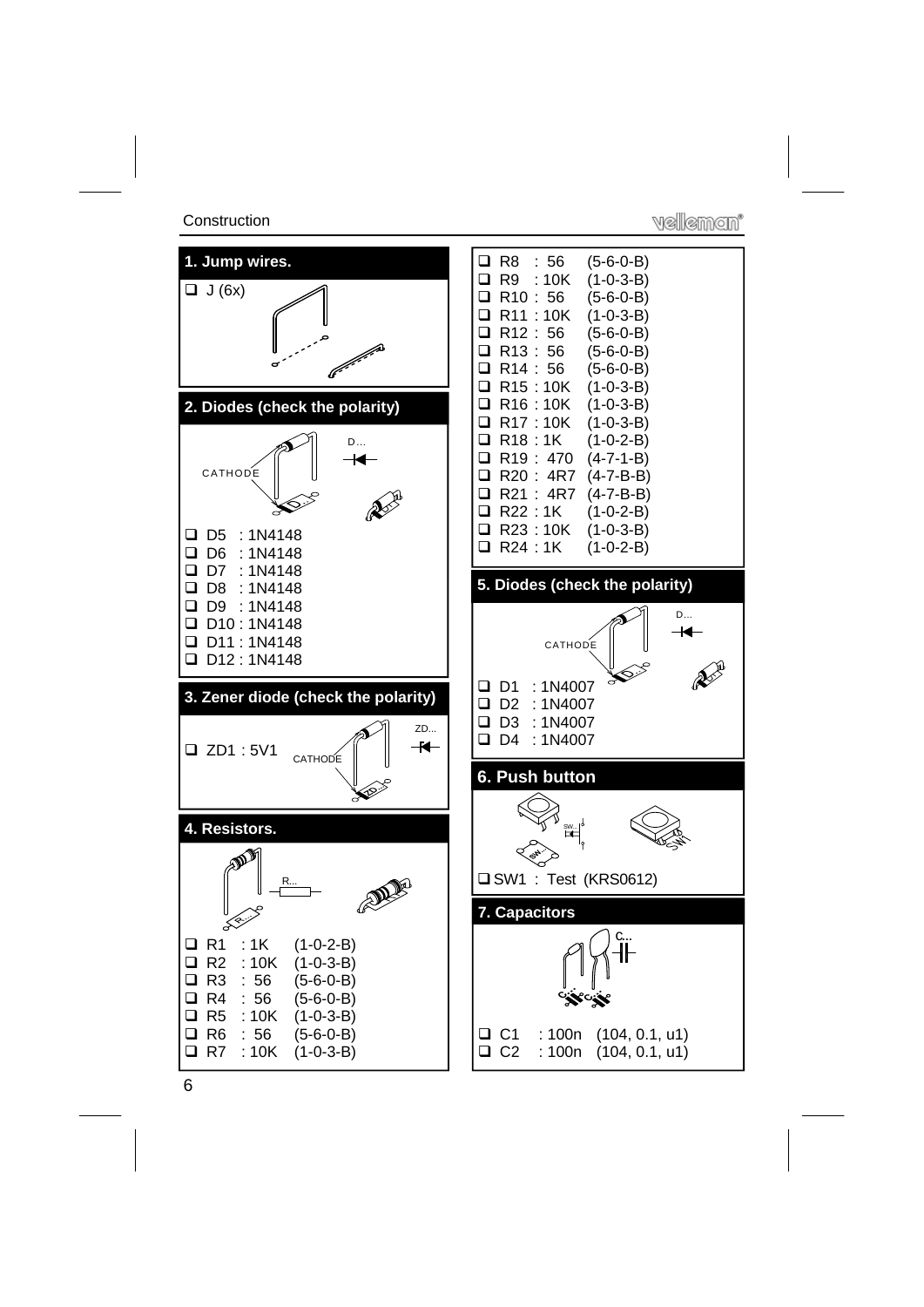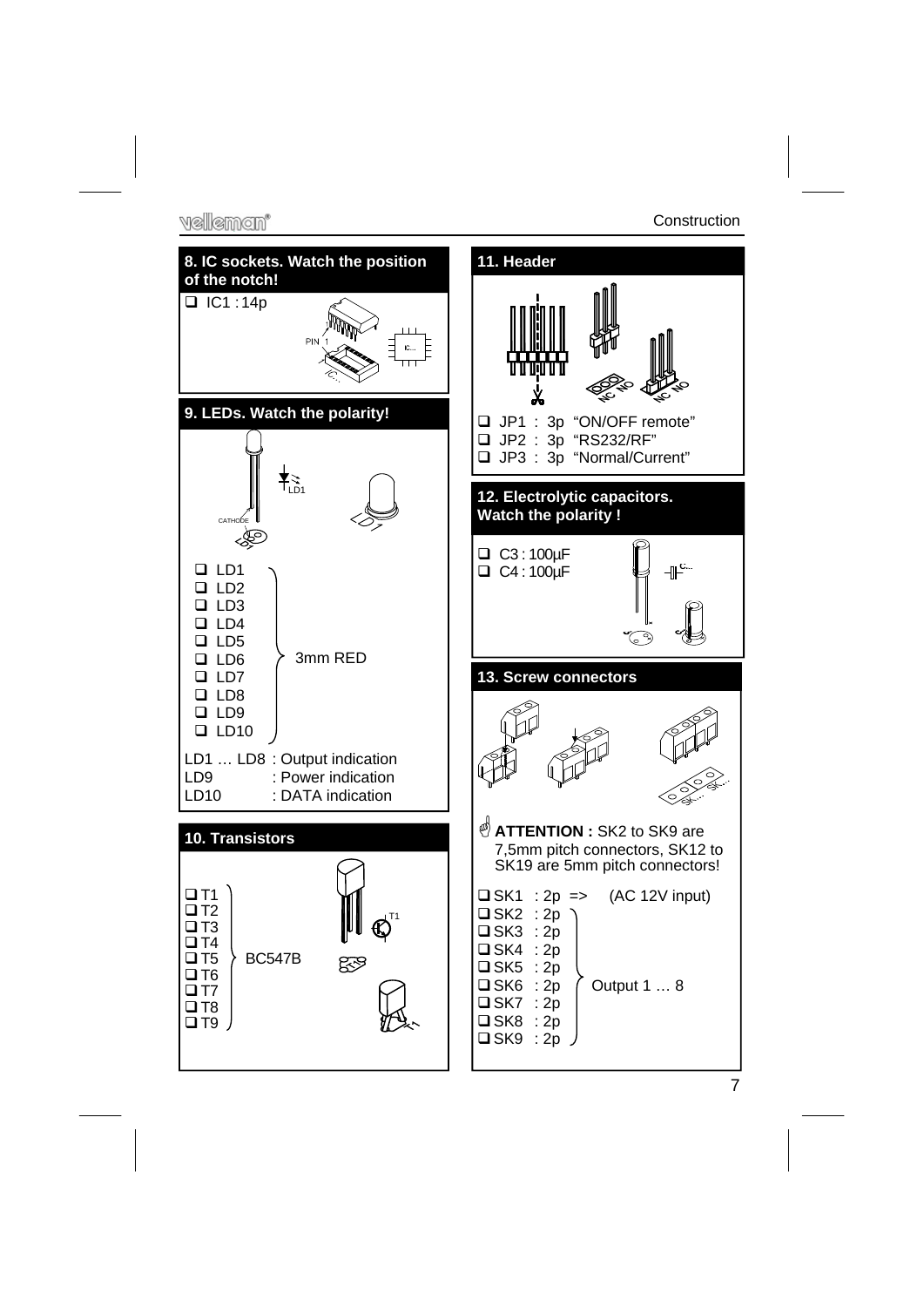#### **Construction**

## velleman'

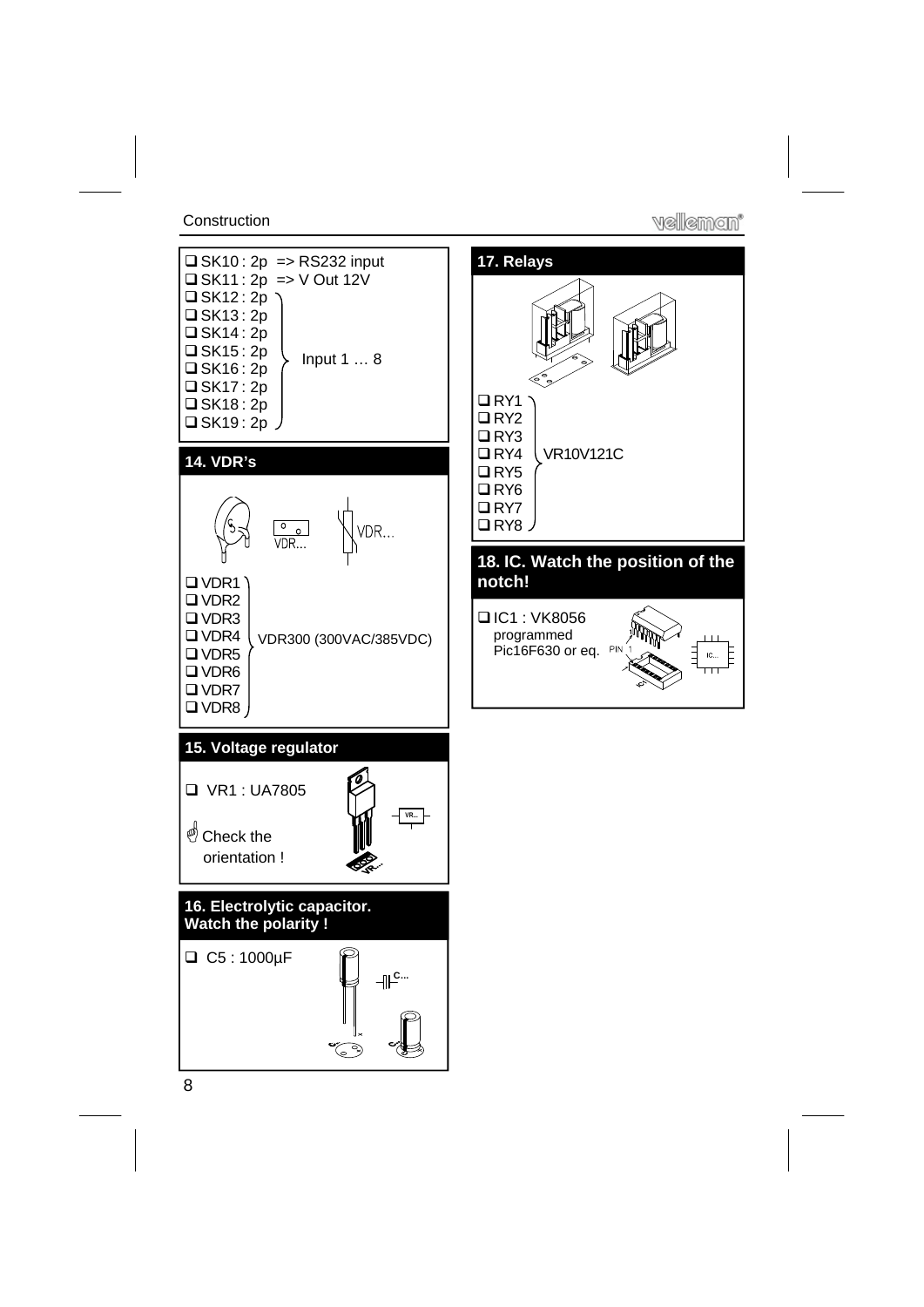

#### *Jumper setting :*

- Place JP2 in RF mode.
- Place now JP1 in ON position (see fig. 2.0)

 $\mathcal{O}$  Put JP1 in OFF mode if you don't use a remote control (RS232 or wireless link)

ON OFF

**Fig 2.0**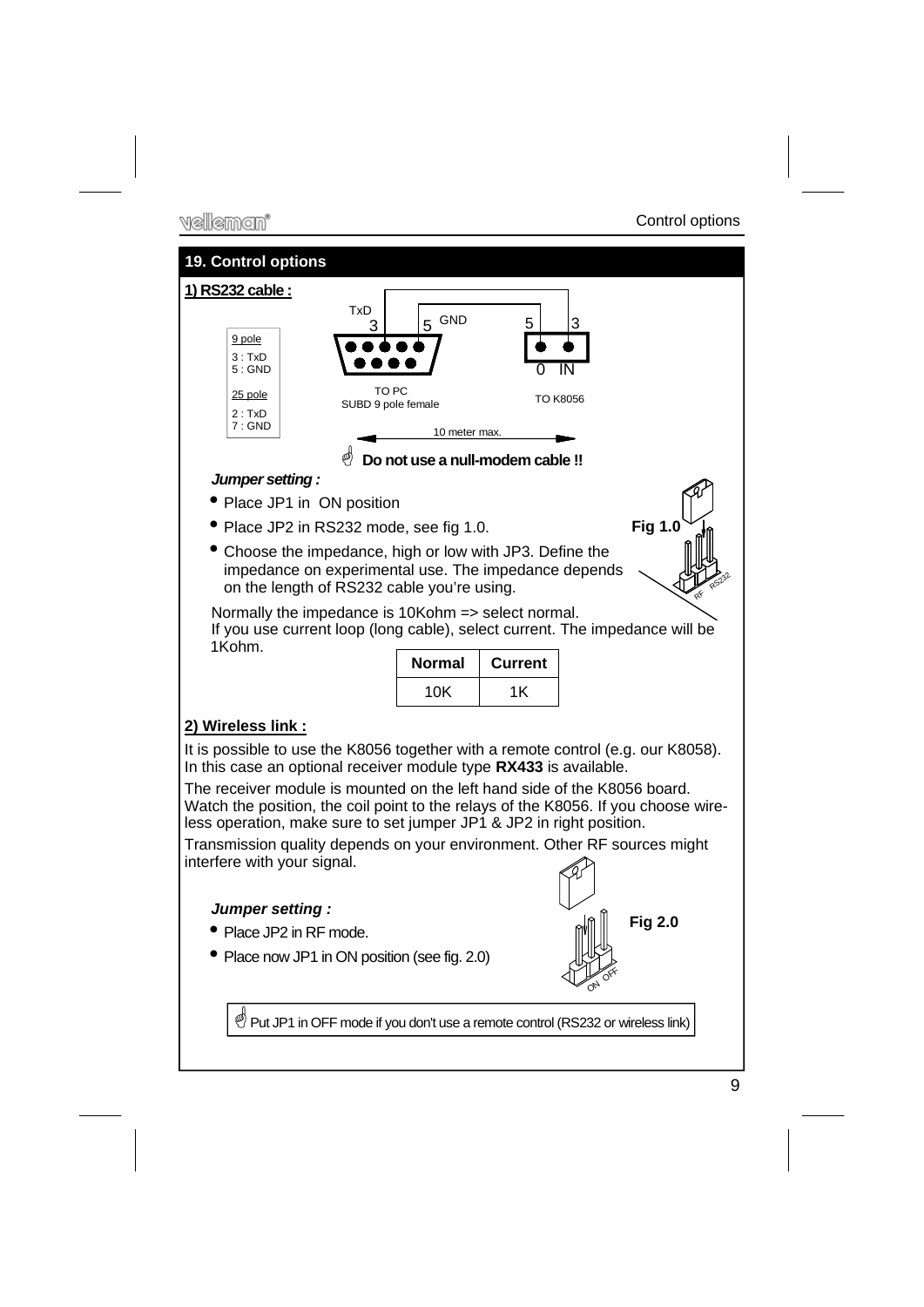#### **20. Addressing the K8056 card through RS232 commands.**

**Note:** A Test program can be downloaded from our web site. The source code (VB) is also available. (English only)

#### **1) Instructions for software design :**

As the instructions consist of a string of ASCII characters, it is easy to design software which transmits the instructions via the serial port of the PC.

Port settings are: 2400/8/N/1

- For wired operation, the instruction sequence needs to be sent at least twice.
- For wireless operation, we recommend to send the instruction string at least 5 times in a row to ensure proper reception under all conditions. For improved reliability, add a pause of a least 300ms between two different instructions.
- $\frac{1}{2}$  Please note that environmental conditions can interfere with the signal. Therefore, the unit is not suited for use as or as part of any kind of equipment which might cause harm to people or property if a malfunction should occur.

#### **2) Instruction sequence :**

To execute a command, the correct sequence needs to be sent to the K8056. Basically, a command sequence looks like this :

- 1. CHR\$(13)
- 2. card address (1..255)
- 3. instruction
- 4. address (1..255) or relay# ('1'..'9' ASCII)
- 5. checksum (2-complement of the sum of the 4 previous bytes + 1)

## **3) Instructions :**

- **'E' :** Emergency stop all cards, regardless of address. Carefull, relays turned on by open collector inputs will not be turned off by this command).
- **'D' :** Display address. All cards show their current address in a binary fashion. (LD1 : MSB , LD8 : LSB)
- **'S'** : Set a relay. 'S'-instruction should be followed by relay # '1' to '8'. ('9' sets all relays at once).
- **'C' :** Clear a relay. 'C'-instruction should be followed by a relay # '1' to '8'. ('9' clears all relays at once.)
- **'T' :** Toggle a relay. 'T'-instruction should be followed by a relay # '1' to '8'.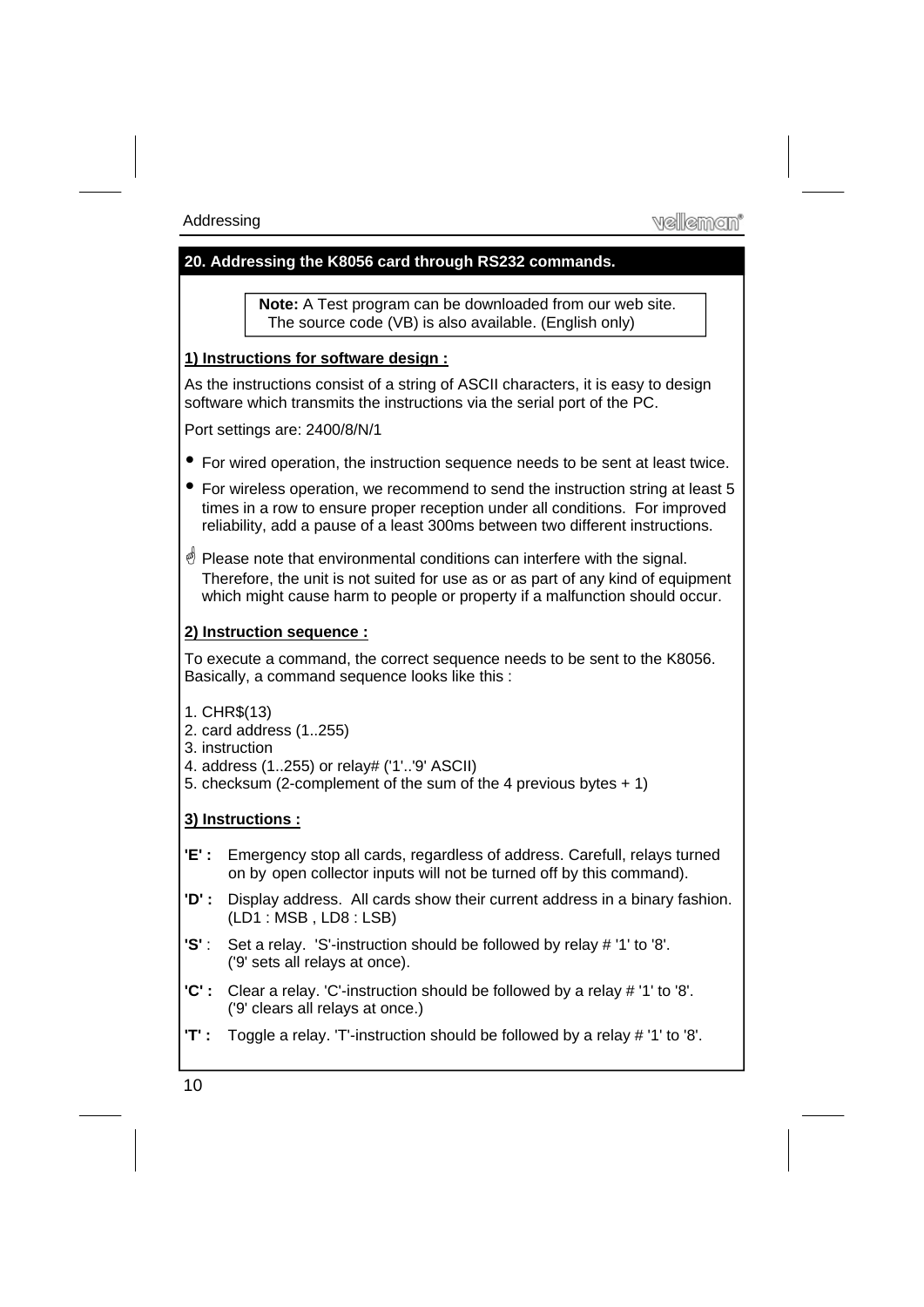- **'A' :** Change the current address of a card. 'A'-instruction should be followed by the new address (1..255)
- **'F'** : Force all cards to address 1 (default)
- 'B' : Send a byte. Allows to control the status of all relays in one instruction, by sending a byte containing the relay status for each relay. (MSB : relay1, LSB : relay8)

**4. Program example :** see Velleman site (www.velleman.be)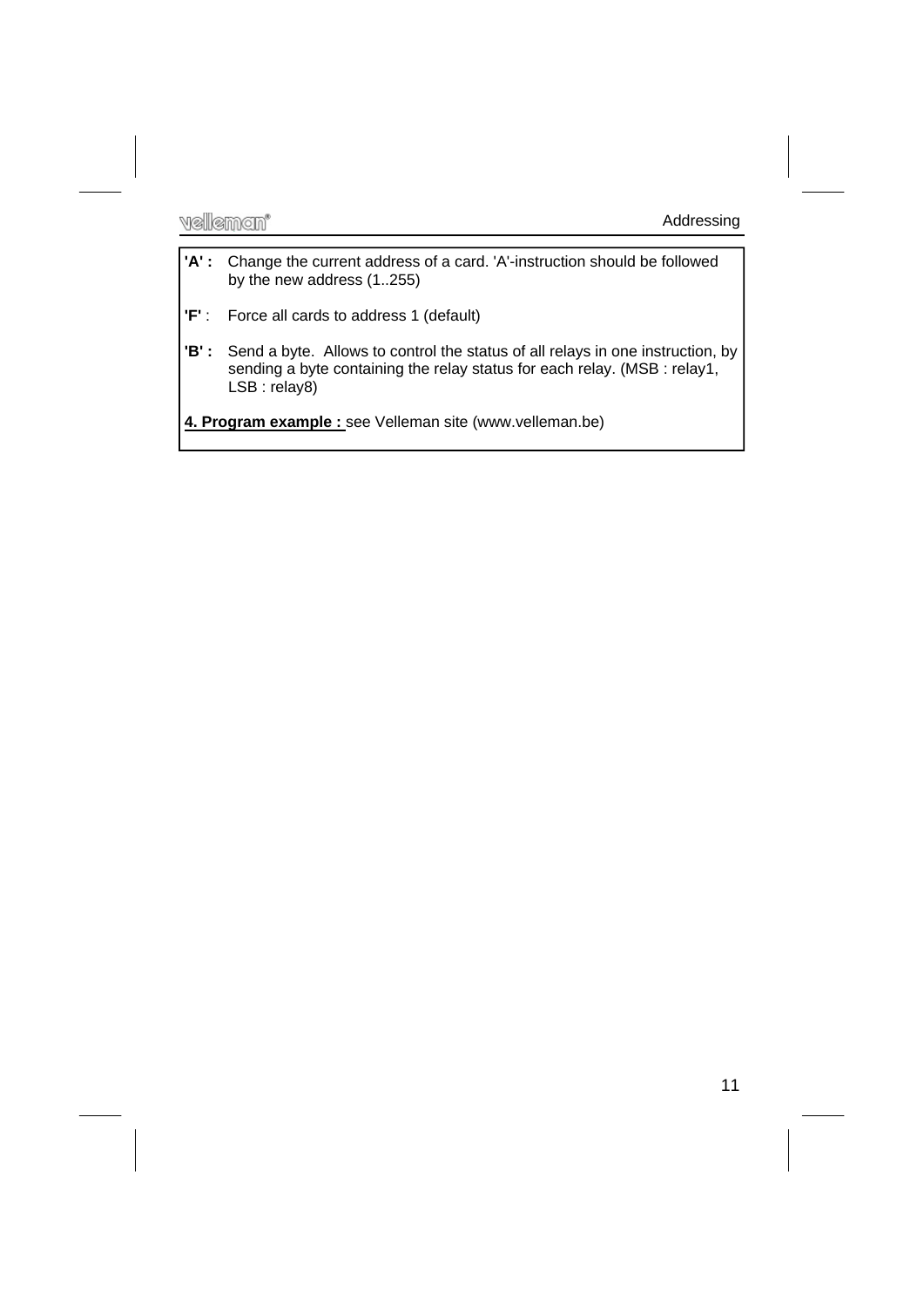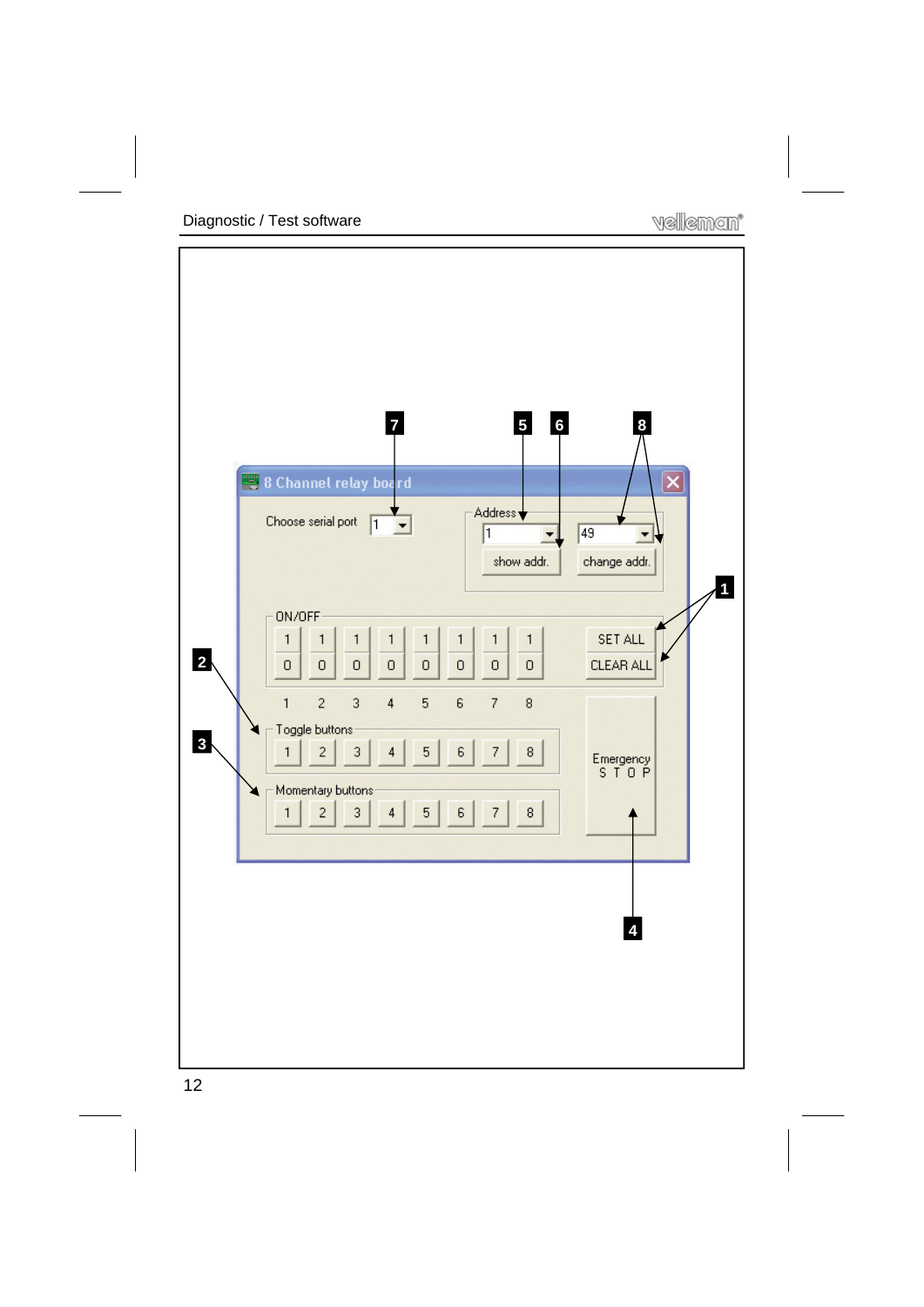## **21. DIAGNOSTIC / TEST SOFTWARE**

**Note :** You can download software from our website www.velleman.be which makes it very easy to control your relay card(s).

#### **A. Operating modes:**

The K8056 features 4 operating modes :

- 1. Set all outputs active / non-active  $\bullet$
- 2. Eight toggle buttons <sup>2</sup>
- 3. Eight momentary buttons <sup>3</sup>
- 4. One button is reserved as 'emergency' function <sup>o</sup>

*Momentary :* Hold the key to activate the output and release the key to deactivate it.

*Toggle :* Operates according to the principal of a classic switch, i.e. press a key once to activate and press again to deactivate.

Emergency function : Deactivate all the outputs on the same time.

#### **B. Address selection:**

- 1. Select the address of the relay card you want to control.  $\bullet$
- 2. Confirm the selection by clicking the "show addr." button.  $\bullet$

**P** NOTE : Make sure that you have selected the correct serial port!  $\odot$ 

#### **C. Changing address :**

Choose the address you want to allocate to the relay card and confirm it by clicking the "Chang addr." button.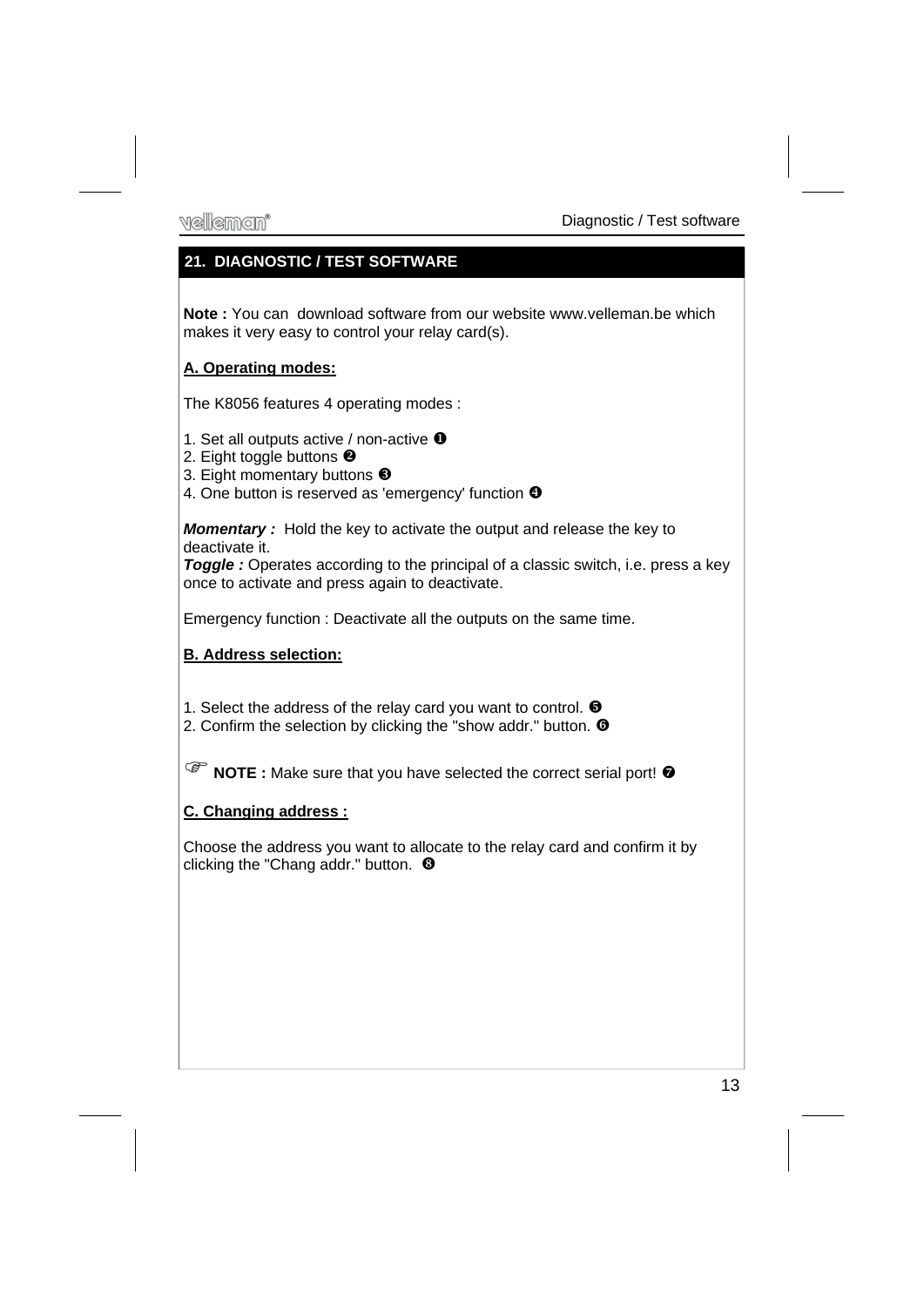# PCB

### **22. PCB**

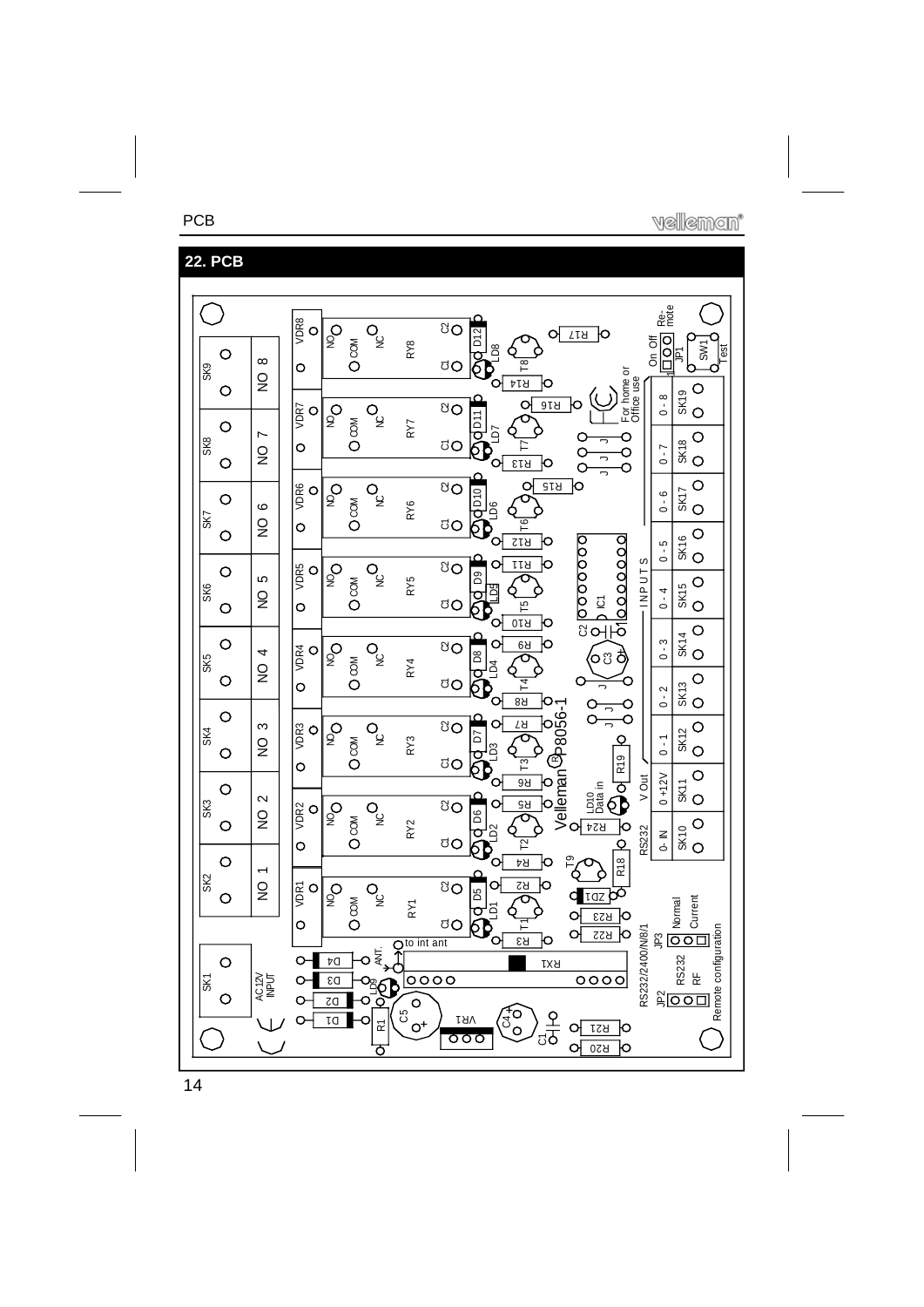## **23. Schematic diagram**